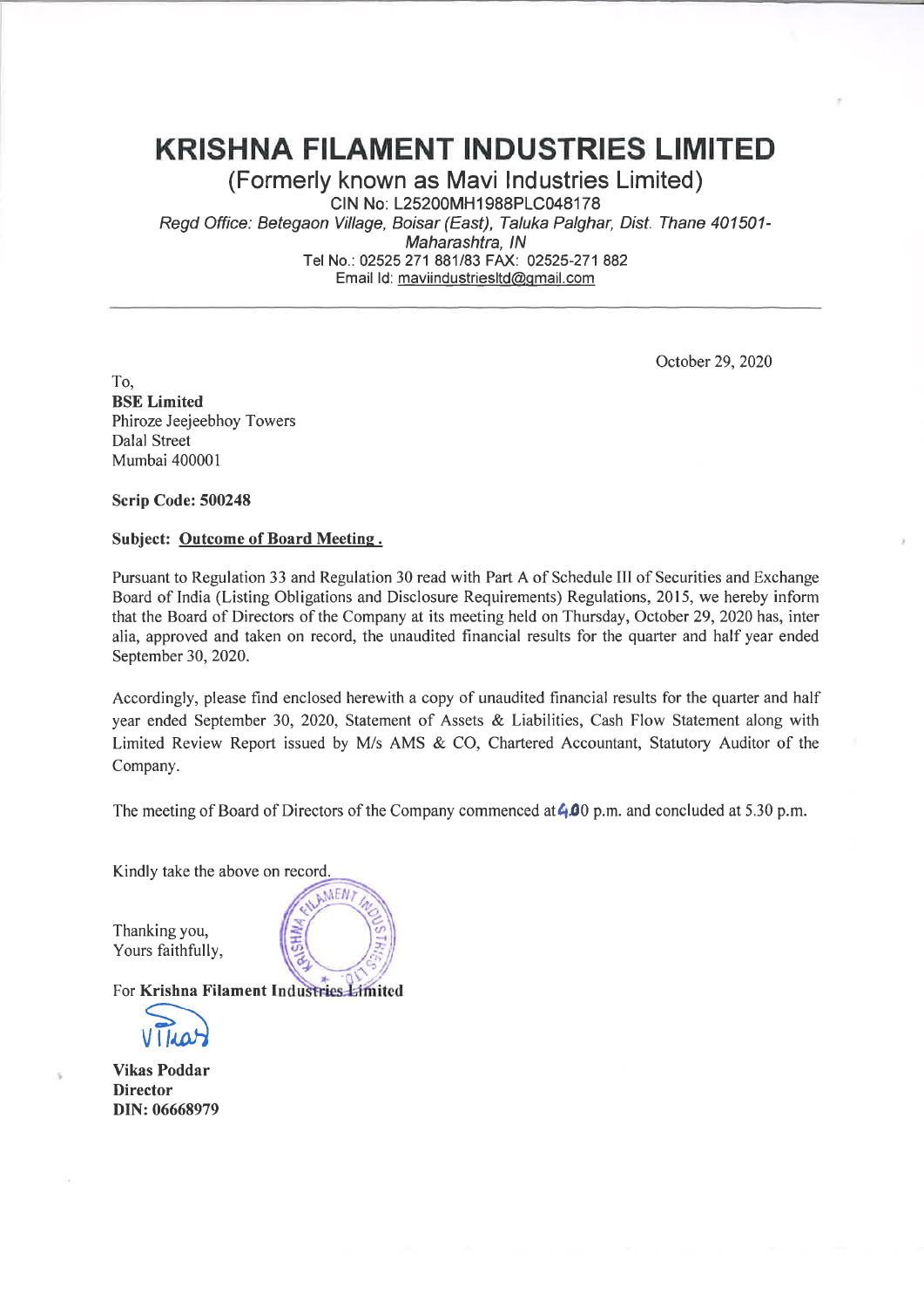#### **KRISHNA FILAMENT INDUSTRIES LIMITED** (Formerly known as MAVI INDUSTRIES LIMITED)

# Reg. Office: Betegaon Village, Boisar (East), Dist. Palghar - 401 501 CIN NO.L25200MH1988PLC048178 Email ID: maviindustriesItd@gmail.com Tel: 02525-271881 Statement of Unaudited Financial Results for the Quarter / Half Year ended 30th September, 2020

|                                                                                    |                                |                                        |                                |                                |                                | (Rs. In lakhs)        |  |
|------------------------------------------------------------------------------------|--------------------------------|----------------------------------------|--------------------------------|--------------------------------|--------------------------------|-----------------------|--|
| Particulars                                                                        | <b>Quarter Ended</b>           |                                        |                                | <b>Half Year Ended</b>         |                                | <b>Year Ended</b>     |  |
|                                                                                    | 30.09.2020<br><b>Unaudited</b> | 30.06.2020<br><b>Unaudited</b>         | 30.09.2019<br><b>Unaudited</b> | 30.09.2020<br><b>Unaudited</b> | 30.09.2019<br><b>Unaudited</b> | 31.03.2020<br>Audited |  |
| 1. Income                                                                          |                                |                                        |                                |                                |                                |                       |  |
| a. Revenue from operations                                                         | ŧ.                             | ÷                                      |                                | ٠                              |                                |                       |  |
| b. Other Income                                                                    |                                |                                        |                                |                                |                                | 4.61                  |  |
| Total Income                                                                       | $\frac{1}{2}$                  | $\left\langle \mathbf{r}\right\rangle$ | ×,                             |                                | $\overline{\phantom{a}}$       | 4.61                  |  |
| 2. Expenses                                                                        |                                |                                        |                                |                                |                                |                       |  |
| a. Cost of Materials consumed                                                      | ×                              |                                        |                                |                                |                                |                       |  |
| b. Purchase of stock-in-trade                                                      |                                | ×                                      |                                |                                |                                |                       |  |
| c. Change in Inventories of finished goods, work-in-progress and<br>stock in trade | ۰                              | ÷                                      | ÷                              |                                |                                |                       |  |
| d. Employee benefit expense                                                        |                                | ٠                                      |                                |                                | $\overline{\phantom{a}}$       | 0.10                  |  |
| e. Finance Cost                                                                    |                                |                                        |                                |                                |                                |                       |  |
| f. Depreciation & amortisation expense                                             |                                |                                        |                                |                                |                                |                       |  |
| g. Other Expenses                                                                  | 1.50                           | 1.45                                   | 1.71                           | 2.95                           | 12.17                          | 18.09                 |  |
| Total Expenses (a to g)                                                            | 1.50                           | 1.45                                   | 1.71                           | 2.95                           | 12.17                          | 18.19                 |  |
| 3. Profit / (Loss) before exceptional items and tax (1-2)                          | (1.50)                         | (1.45)                                 | (1.71)                         | (2.95)                         | (12.17)                        | (13.58)               |  |
| 4. Exceptional Items                                                               |                                |                                        |                                |                                |                                |                       |  |
| 5. Profit / (Loss) before tax (3-4)                                                | (1.50)                         | (1.45)                                 | (1.71)                         | (2.95)                         | (12.17)                        | (13.58)               |  |
| 6. Tax expense (including Deferred Tax)                                            |                                | (2.50)                                 |                                | (2.50)                         |                                |                       |  |
| 7. Net Profit / (Loss) after tax (5-6)                                             | (1.50)                         | 1.05                                   | (1.71)                         | (0.45)                         | (12.17)                        | (13.58)               |  |
| 8. Extra ordinary items (net of tax expense)                                       |                                |                                        |                                |                                |                                |                       |  |
| 9. Net Profit / (Loss) for the period / year after tax (7-8)                       | (1.50)                         | 1.05                                   | (1.71)                         | (0.45)                         | (12.17)                        | (13.58)               |  |
| 10. Other Comprehensive Income                                                     |                                |                                        |                                |                                |                                |                       |  |
| Items that will not be reclassified into Profit or Loss                            |                                |                                        |                                |                                |                                |                       |  |
| Other Comprehensive Income (Net of tax)                                            |                                |                                        |                                |                                |                                |                       |  |
| 11. Total Comprehensive Income for the year (after tax)                            | (1.50)                         | 1.05                                   | (1.71)                         | (0.45)                         | (12.17)                        | (13.58)               |  |
| $(9+10)$                                                                           |                                |                                        |                                |                                |                                |                       |  |
| 12. Paid-up Equity Share Capital (Face Value of Rs. 10/-                           | 778.63                         | 778.63                                 | 778.63                         | 778.63                         | 778.63                         | 778.63                |  |
| each                                                                               |                                |                                        |                                |                                |                                |                       |  |
| 13. Other Equity excluding Revaluation reserve as per<br><b>Balance Sheet</b>      |                                | $\overline{\phantom{a}}$               |                                |                                |                                | (1,031.30)            |  |
| 14. Earnings per share of Rs. 10/- each *                                          |                                |                                        |                                |                                |                                |                       |  |
| (a) Basic                                                                          | (0.02)                         | 0.01                                   | (0.02)                         | (0.01)                         | (0.16)                         | (0.17)                |  |
| (b) Diluted                                                                        | (0.02)                         | 0.01                                   | (0.02)                         | (0.01)                         | (0.16)                         | (0.17)                |  |
| * EPS for interim period is not annualised                                         |                                |                                        |                                |                                |                                |                       |  |
| See accompanying note to the Financial Results                                     |                                |                                        |                                |                                |                                |                       |  |

Date :- October 29, 2020 Place :- Boisar



0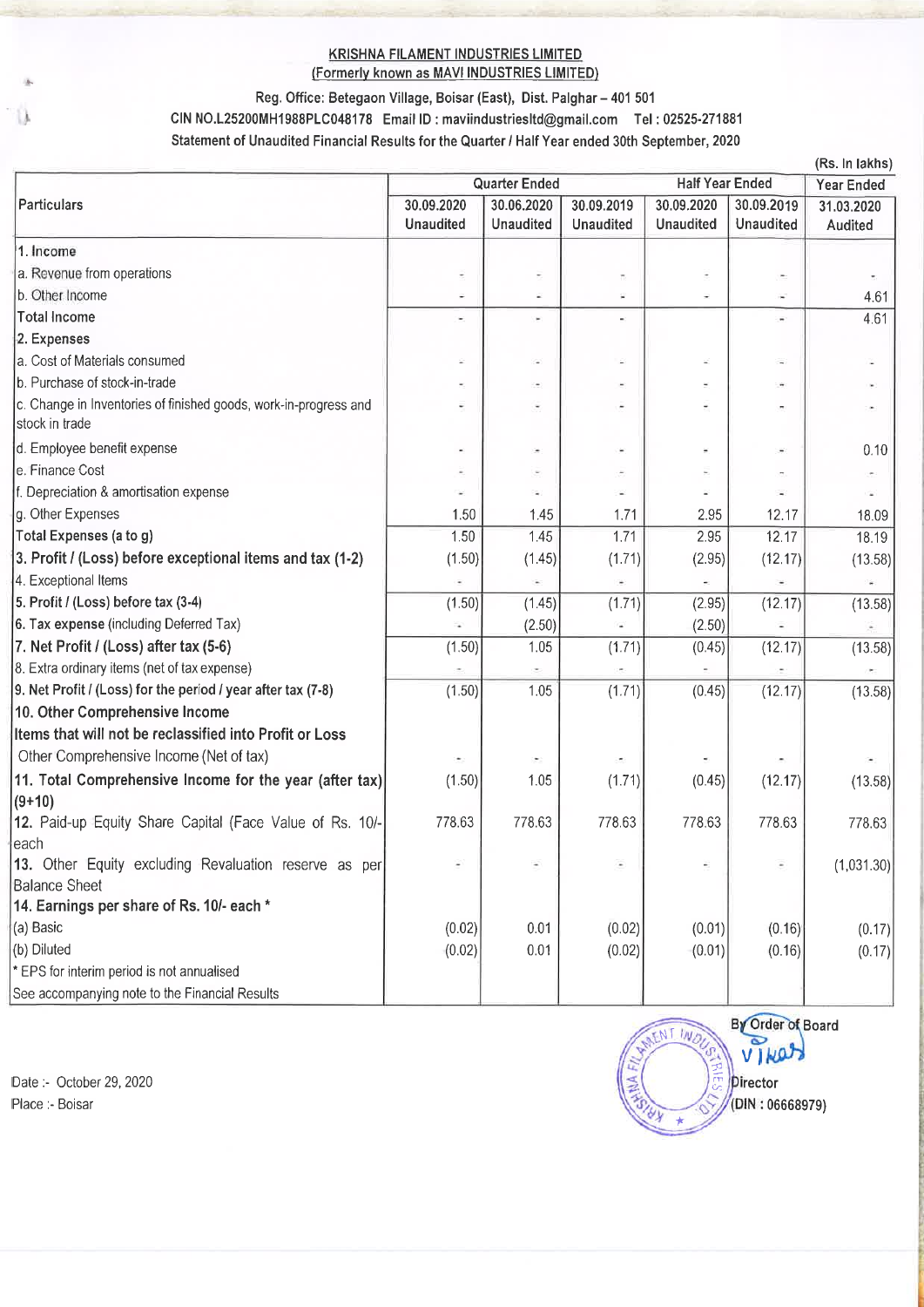## KRISHNA FILAMENT INDUSTRIES LIMITED

Statement of Assets & Liabilities

| <b>Particulars</b>                                              | As at<br>30.09.2020 | As at<br>31.03.2020 |  |
|-----------------------------------------------------------------|---------------------|---------------------|--|
|                                                                 | (Unaudited)         | (Audited)           |  |
| <b>ASSETS</b>                                                   |                     |                     |  |
| <b>Non-current assets</b>                                       |                     |                     |  |
| Property, Plant and Equipment                                   | 34.25               | 34.25               |  |
| <b>Financial Assets</b>                                         |                     |                     |  |
| Investments                                                     | 0.38                | 0.38                |  |
| Others                                                          | 37.33               | 37.33               |  |
|                                                                 |                     |                     |  |
| <b>Total Non - Current Assets</b>                               | 71.96               | 71.96               |  |
| <b>Current assets</b>                                           |                     |                     |  |
| <b>Financial Assets</b>                                         |                     |                     |  |
| Cash and Cash Equivalents                                       | 6.02                | 10.67               |  |
| <b>Other Financial Assets</b>                                   | 1.36                | 1.36                |  |
| <b>Other Current Assets</b>                                     | 1.77                |                     |  |
| <b>Total Current Assets</b>                                     | 9.15                | 12.03               |  |
|                                                                 |                     |                     |  |
| <b>Total Assets</b>                                             | 81.11               | 83.99               |  |
|                                                                 |                     |                     |  |
| <b>EQUITY AND LIABILITIES</b>                                   |                     |                     |  |
| <b>Equity</b>                                                   |                     |                     |  |
| Equity Share Capital                                            | 778.63              | 778.63              |  |
| Other Equity                                                    | (1,031.74)          | (1,031.29)          |  |
| <b>Equity attributable to Owners</b>                            | (253.11)            | (252.66)            |  |
| Non Controlling Interest                                        |                     |                     |  |
| <b>Total Equity</b>                                             | (253.11)            | (252.66)            |  |
| Liabilities                                                     |                     |                     |  |
| <b>Non-current liabilities</b>                                  |                     |                     |  |
| <b>Financial Liabilities</b>                                    |                     |                     |  |
| Borrowings                                                      | 284.65              | 284.65              |  |
| Deferred tax liabilities (Net)<br>Other Non Current Liabilities | 0.41<br>3.45        | 0.41<br>3.45        |  |
| <b>Total Non - Current Liabilities</b>                          | 288.50              | 288.50              |  |
|                                                                 |                     |                     |  |
| <b>Current liabilities</b>                                      |                     |                     |  |
| <b>Financial Liabilities</b>                                    |                     |                     |  |
| Borrowings                                                      | 45.72               | 45.65               |  |
| Provisions                                                      |                     | 2.50                |  |
| <b>Total Current Liabilities</b>                                | 45.72               | 48.15               |  |
| <b>TOTAL EQUITY AND LIABILITIES</b>                             | 81.11               | 83.99               |  |

VI Har Director (DIN: 066£8979)

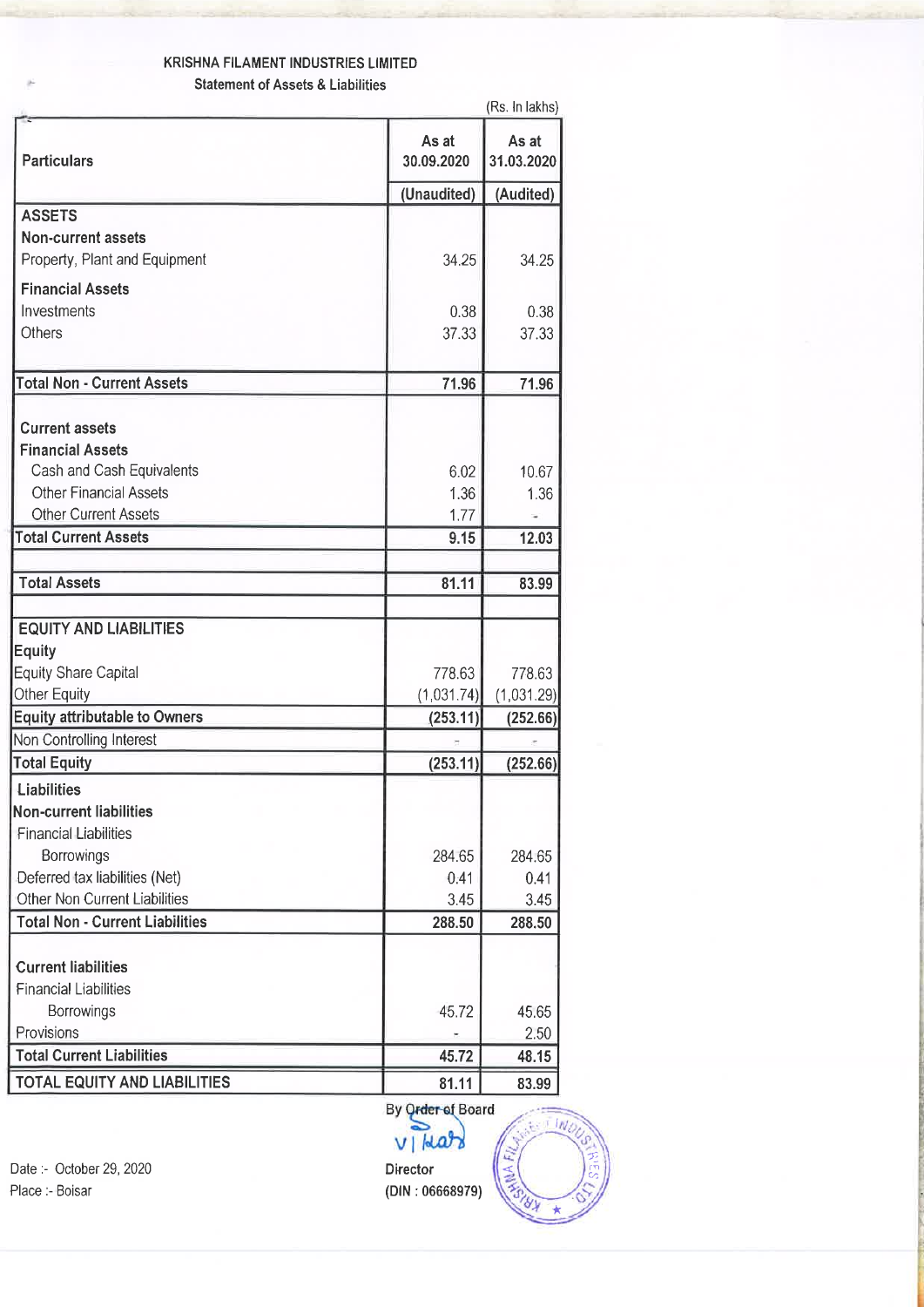# **KRISHNA FILAMENT INDUSTRIES LIMITED**

# Unaudited Cash Flow Statement for Half Year Ended 30th September, 2020

| ÷.                                                             | (Rs. In Lakhs)                              |                                             |  |  |
|----------------------------------------------------------------|---------------------------------------------|---------------------------------------------|--|--|
| <b>Particulars</b>                                             | <b>Half Year ended</b><br>30-September-2020 | <b>Half Year ended</b><br>30-September-2019 |  |  |
| A. CASH FLOW FROM OPERATING ACTIVITIES :                       |                                             |                                             |  |  |
| Net Profit / (Loss) Before Tax                                 | $-2.95$                                     | $-12.17$                                    |  |  |
| Add / (Less) : Adjustments for                                 |                                             |                                             |  |  |
|                                                                | $-2.95$                                     | $-12.17$                                    |  |  |
| <b>Operating Loss Before Working Capital Changes</b>           | $-2.95$                                     | $-12.17$                                    |  |  |
| Add / (Less) : Adjustment for changes in working capital       |                                             |                                             |  |  |
| Increase / (Decrease) in other current financial assets        | ÷                                           | $-2.50$                                     |  |  |
| Increase / (Decrease) in other current assets                  | $-1.77$                                     |                                             |  |  |
| Increase / (Decrease) in other current financial liabilities   | 0.07                                        | 10.52                                       |  |  |
| <b>Cash Generated from Operations</b>                          | $-4.65$                                     | $-4.14$                                     |  |  |
| Add / (Less) : Direct Taxes Paid                               |                                             |                                             |  |  |
| Net Cash Inflow / (Outflow) from Operating Activities (A)      | $-4.65$                                     | $-4.14$                                     |  |  |
| <b>B. Cash Flow from Investing Activities</b>                  |                                             |                                             |  |  |
| Net Cash Inflow / (Outflow) from Investing Activities (B)      | ۰                                           |                                             |  |  |
| <b>C. CASH FLOW FROM FINANCING ACTIVITIES</b>                  |                                             |                                             |  |  |
| Net Cash Inflow / (Outflow) from Financing Activities (C)      | ×.                                          |                                             |  |  |
| Net Increase / (Decrease) in Cash and Cash Equivalents (A+B+C) | $-4.65$                                     | $-4.14$                                     |  |  |
| Add: Cash and Cash Equivalents at the beginning of the period  | 10.67                                       | 13.76                                       |  |  |
| Cash and Cash Equivalents at the end of the period             | 6.02                                        | 9.62                                        |  |  |
|                                                                |                                             |                                             |  |  |

Date:- October*29,2020* Place:- Boisar

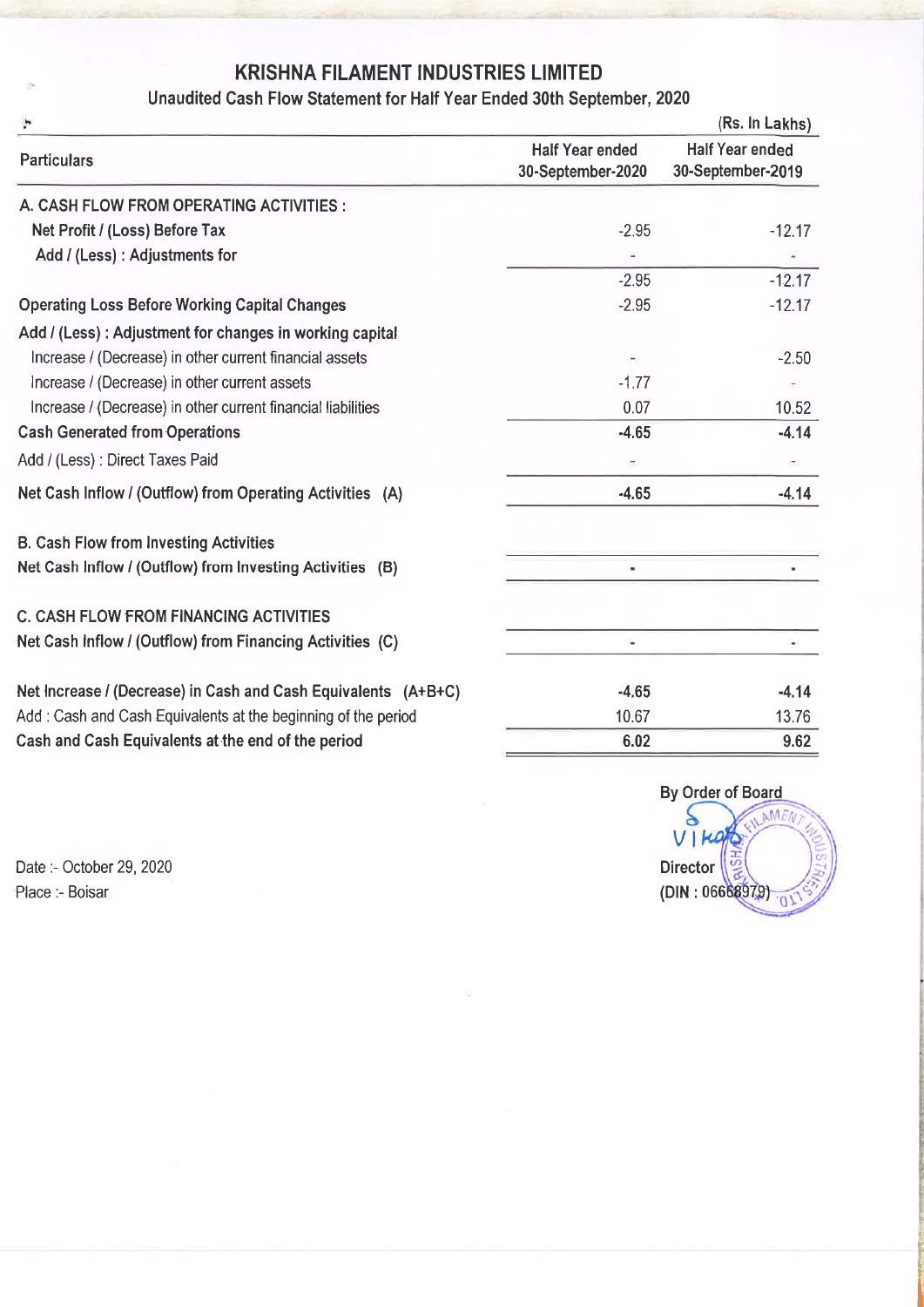# **KRISHNA FILAMENT INDUSTRIES LIMITED (Formerly known as MAVIINDUSTRIES LIMITED)**

Reg. Office: Betegaon Village, Boisar (East), Dist. Palghar -401501 ClN NO.L25200MH1988PLC048178 Email 10: maviindustriesltd@gmail.com Tel: 02525-271881

#### **Notes to the Financials Results:**

..,

- 1. The Unaudited Financial Results of the Company for the quarter / half year ended September 30, 2020 have been reviewed by the Audit Committee and taken on record by the Board of Directors at its meeting held on 29<sup>th</sup> October, 2020.
- 2. This Statement has been prepared in accordance with the Companies (Indian Accounting Standard) kules, 2015 (IND AS) & prescribed under section 133 of the Companies Act, 2013 and othe recognized accounting practices and policies to the extent applicable.
- 3. Based on the guiding principles given in Ind AS-108 Operating Segment prescribed under Section 133 of the Companies Act, 2013 read with the relevant rules issued thereunder and other accounting principles accepted in India, the disclosure requirement of Ind AS - 108 in this regard are not applicable.
- 4. Comparative financial information have been regrouped and reclassified, wherever necessary, to correspond to figure of the current quarter / half year ended.

Dated:- October 29, 2020 Place:- Boisar

## For KRISHNA FILAMENT INDUSTRIES LIMITED

**AAA** 

Director (DIN 06668979)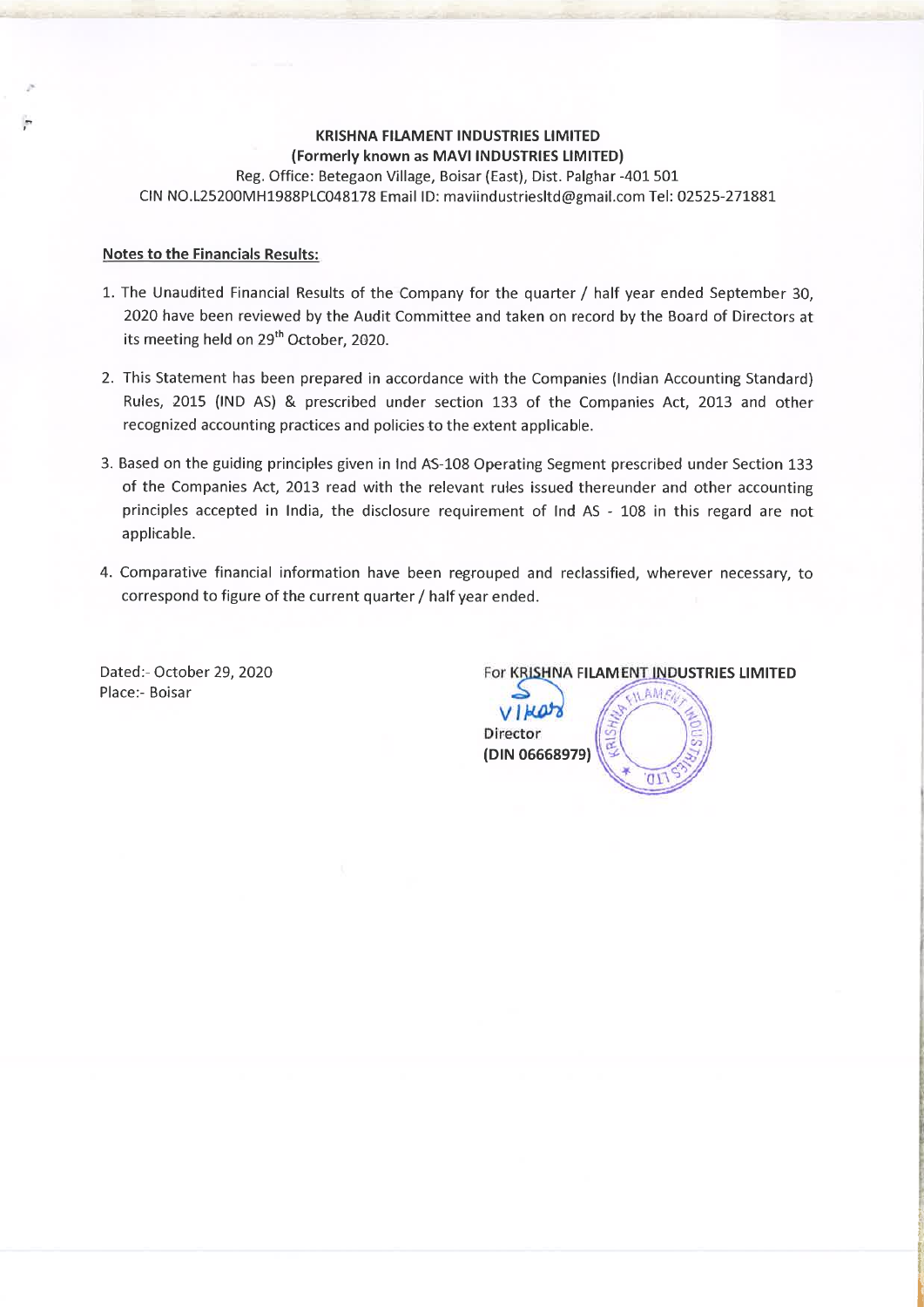

Independent Auditor's Report (Unmodified Opinion) on Unaudited Quarterly / Half yearly Financial Results of the Company Pursuant to the Regulation 33 of the SEBI (Listing **Obligations and Disclosure Requirements) Regulations, 2015** 

# **INDEPENDENT AUDITOR'S REPORT**

# To Board of Directors Krishna Filaments Industries Limited

# Opinion

We have audited the accompanying quarterly / Half yearly financial results of Krishna Filaments Industries Limited for the quarter / half year ended 30 September 2020 attached herewith, being submitted by the company pursuant to the requirement of Regulation 33 of the SEBI (Listing Obligations and Disclosure Requirements) Regulations, 2015, as amended (Listing Regulations').

In our opinion and to the best of our information and according to the explanations given to us these financial results:

- $\ddot{1}$ are presented in accordance with the requirements of Regulation 33 of the Listing Regulations in this regard; and
- give a true and fair view in conformity with the recognition and measurement principles  $\ddot{i}$ laid down in the applicable accounting standards and other accounting principles generally accepted in India of the net loss and other comprehensive income and other financial information for the quarter / half year ended 30 September, 2020.

# **Basis for Opinion**

We conducted our audit in accordance with the Standards on Auditing (SAs) specified under section 143(10) of the Companies Act, 2013 (the Act). Our responsibilities under those Standards are further described in the Auditor's Responsibilities for the Audit of the Financial Results section of our report. We are independent of the Company in accordance with the Code of Ethics issued by the Institute of Chartered Accountants of India together with the ethical requirements that are relevant to our audit of the financial results under the provisions of Companies Act, 2013 and the Rules thereunder, and we have fulfilled our other ethical responsibilities in accordance with these requirements and the Code of Ethics. We believe that the audit evidence we have obtained is sufficient and appropriate to provide a basis for our opinion.

# Management's Responsibilities for the Financial Results

These quarterly financial results have been prepared on the basis of the interim financial statements. The Company's Board of Directors are responsible for the preparation of these financial results that give a true and fair view of the net loss and other comprehensive income and other financial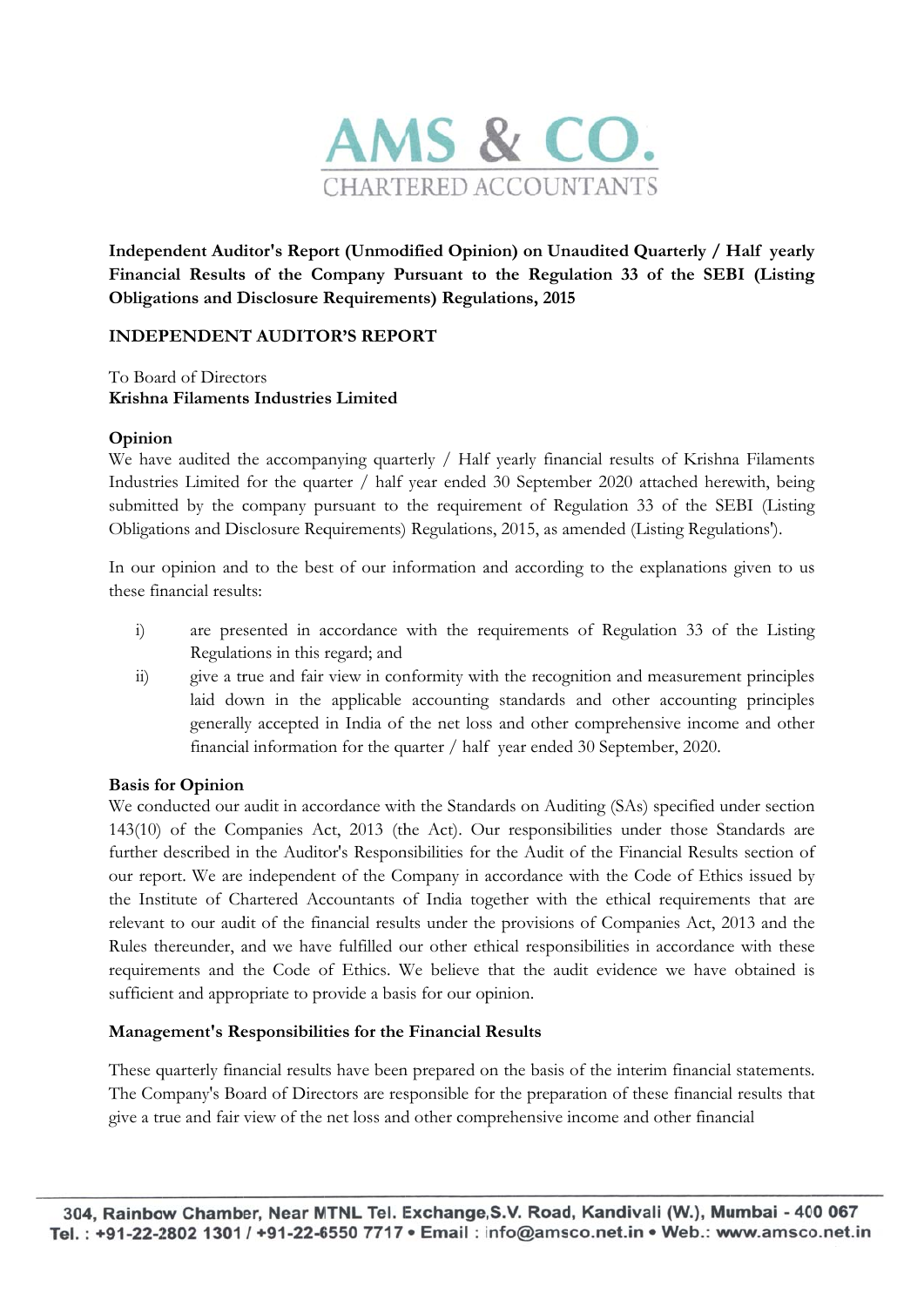

information in accordance with the recognition and measurement principles laid down in Indian Accounting Standard 34 'Interim Financial Reporting prescribed under Section 133 of the Act read with relevant rules issued thereunder and other accounting principles generally accepted in India and in compliance with Regulation 33 of the Listing Regulations. This responsibility also includes maintenance of adequate accounting records in accordance with the provisions of the Act for safeguarding of the assets of the Company and for preventing and detecting frauds and other irregularities; selection and application of appropriate accounting policies· making judgments and estimates that are reasonable and prudent and design, implementation and maintenance of adequate internal financial controls that were operating effectively for ensuring the accuracy and completeness of the accounting record relevant to the preparation and presentation of the financial result that give a true and fair view and are free from material misstatement, whether due to fraud or error. In preparing the financial results, the Board of Directors are responsible for assessing the Company's ability to continue as a going concern, disclosing as applicable matters related to going concern and using the going concern basis of accounting unless the Board of Directors either intends to liquidate the Company or to cease operations, or has no realistic alternative but to do so. The Board of Directors are also responsible for overseeing the Company's financial reporting process.

### Auditor's Responsibilities for the Audit of the Financial Results

Our objectives are to obtain reasonable assurance about whether the financial results as a whole are free from material misstatement, whether due to fraud or error, and to issue an auditor's report that includes our opinion. Reasonable assurance is a high level of assurance, but is not a guarantee that an audit conducted in accordance with SAs will always detect a material misstatement when it exists. Misstatements can arise from fraud or error and are considered material if, individually or in the aggregate, they could reasonably be expected to influence the economic decisions of users taken on the basis of these financial results.

As part of an audit in accordance with SAs, we exercise professional judgment and maintain professional skepticism throughout the audit. We also:

Identify and assess the risks of material misstatement of the financial results, whether due to fraud or error, design and perform audit procedures responsive to those risks, and obtain audit evidence that is sufficient and appropriate to provide a basis for our opinion. The risk of not detecting a material misstatement resulting from fraud is higher than for one resulting from error, as fraud may involve collusion, forgery, intentional omissions, misrepresentations, or the override of internal control.

Obtain an understanding of internal control relevant to the audit in order to design audit procedures that are appropriate in the circumstances, but not for the purpose of expressing an opinion on the effectiveness of the company's internal control.